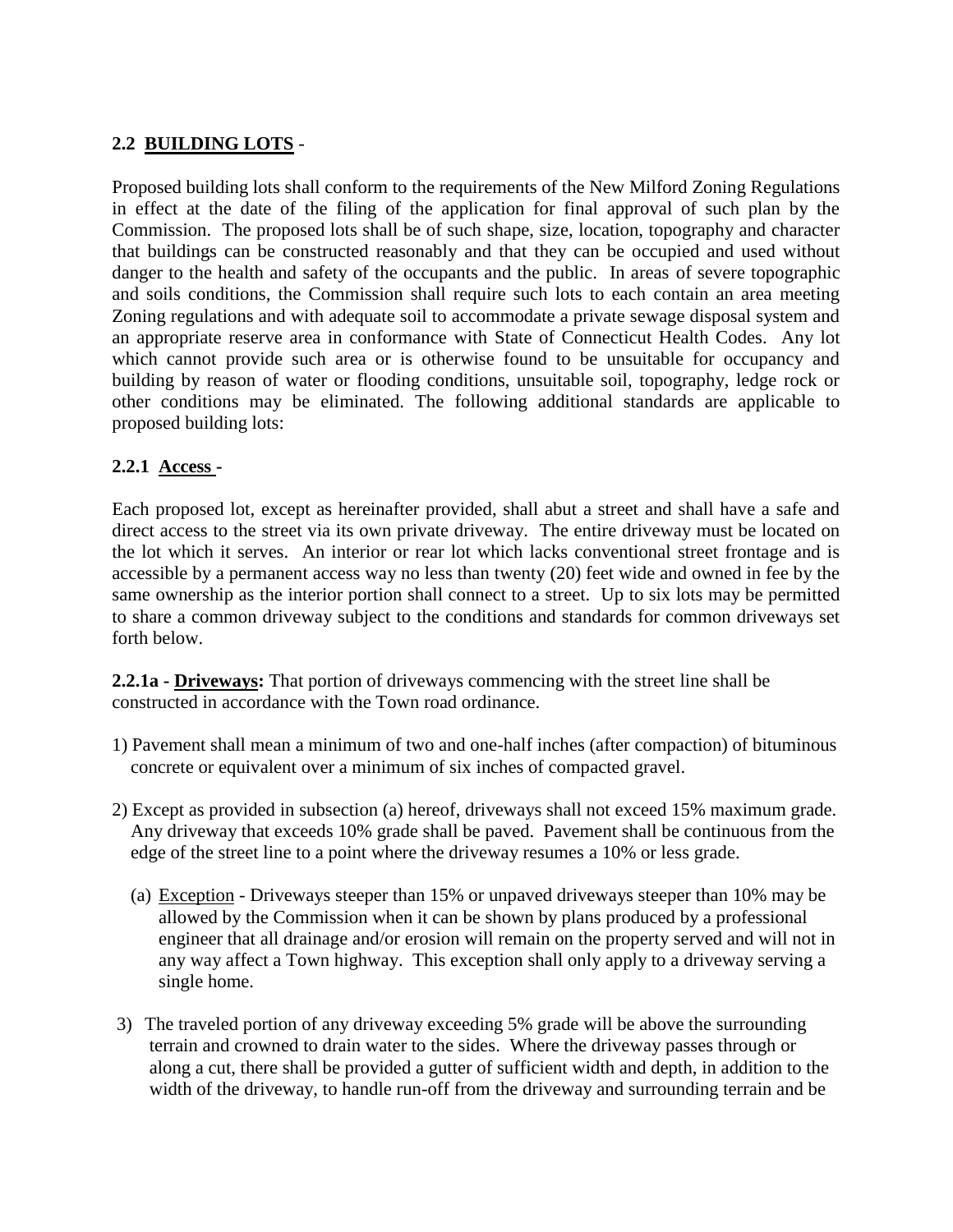stabilized with rock, rip rap, or other approved means to prevent erosion. Ample drainage shall be provided at the Town road to handle additional runoff.

- 4) For corner lots, driveways shall be located as far from the intersection of the street lines of the lot as is practical, but a driveway shall not be located within 60 feet of such intersection.
- 5) The Commission shall require a bond in cash, passbook or other form, in an amount acceptable to the Commission to ensure the completion of all required driveway improvements in accordance with the provisions of these regulations within a period of time specified in the bond.

# **2.2.1b Common Driveways –**

That portion of a "common driveway" as that term is defined in these regulations commencing with the street line shall be designed and constructed in accordance with the following standards:

- 1) No common driveway shall be approved by the Commission unless the applicant produces plans prepared by a registered professional engineer showing the feasibility of constructing separate driveways, within each lot, for each lot. The feasibility plan shall conform to the driveway standards set forth in these regulations as well as the standards set forth in "an ordinance covering the construction of driveways intersecting Town highways," as the same may be amended, concerning that portion of the common driveway located within the street line.
- 2) The Commission shall require a bond in cash, passbook, or other form, in an amount acceptable to the Commission for all common driveways to ensure completion of all required driveway improvements in accordance with the provisions of these regulations within a period of time specified in the bond.
- 3) All applications seeking permission to provide access to lots in a proposed subdivision via a common driveway shall be accompanied by a legally enforceable homeowner's maintenance agreement which shall be subject to review and approval by the Commission, noted on the record subdivision map and recorded with said map in the land records of the Town of New Milford.
- 4) Any proposed lot abutting a common driveway and a street shall have access to the public road system via the common driveway unless one of the following exceptions is applicable:
	- (a) Exception: Where the applicant demonstrates there is no driveway corridor which meets the grade requirements set forth in section 2.2.2.a of these regulations.
	- (b) Exception: Where the report from the Inland Wetlands Commission recommends that the driveway location be from a street.
- 5) All common driveways shall meet all applicable 911 requirements.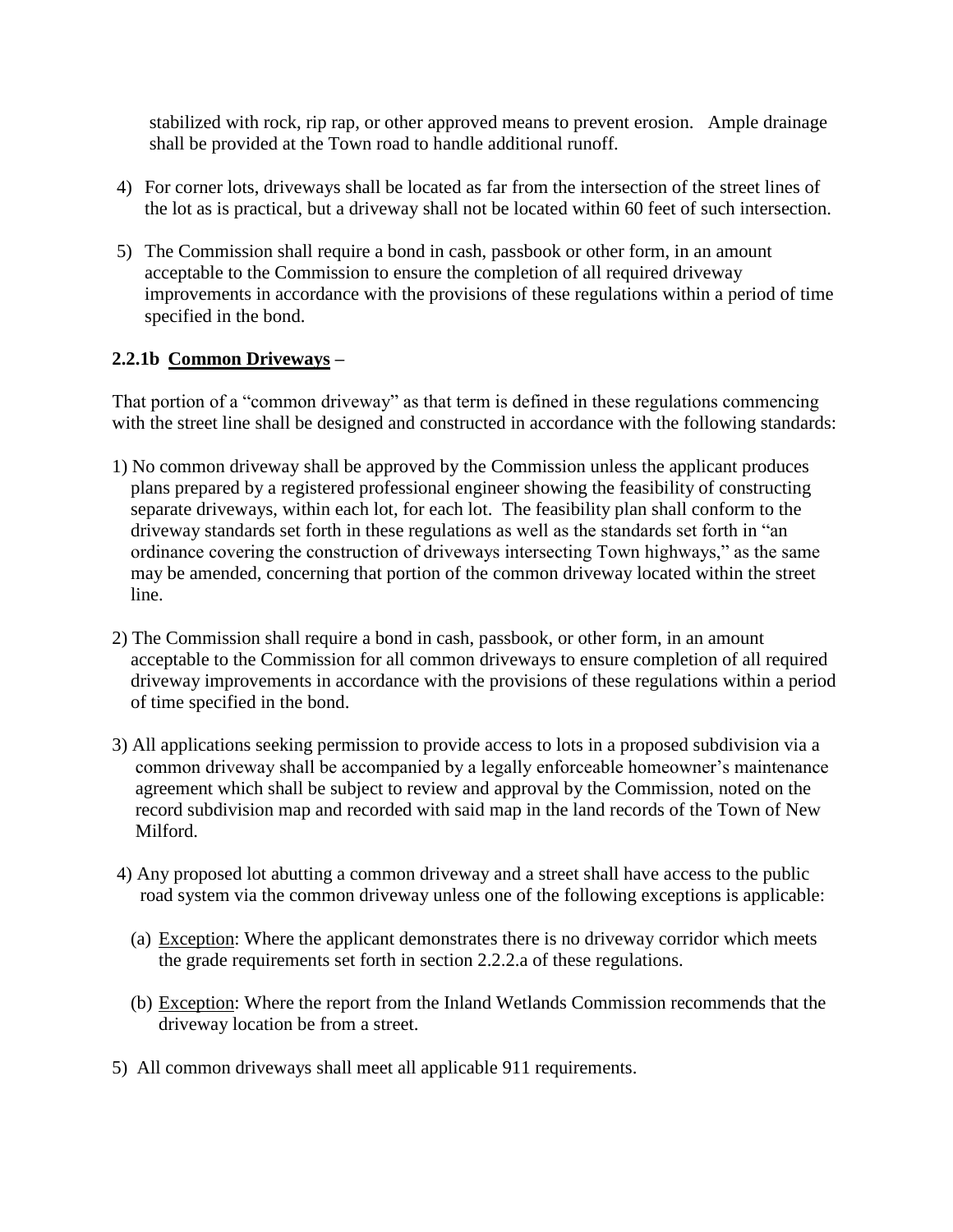- 6) Common driveways serving two (2) lots shall be equipped with a hammer head type turn round at the end of the common use portion of the driveway adequate to accommodate fire apparatus or other emergency equipment.
- 7) Except as provided in subsection (a) hereof, common driveways serving from three to six lots shall terminate in a turn-around of the common driveway.
	- (a) Exception: The Commission may allow a large hammer head type turn-round in consideration of the short length of the common driveway.
- 8) Pavement shall mean a minimum of two and one-half inches (after compaction) of bituminous concrete or equivalent over a minimum of six inches of compacted gravel.
- 9) All common driveways shall be paved for the entire length in accordance with the Town road ordinance.
	- (a) Two Lots 12 feet wide with a 12% maximum grade.
	- (b) Three Lots 14 feet wide with an 11% maximum grade.
	- (c) Four to Six Lots 18 feet wide with a 10% maximum grade.
- 10) All common driveways shall have drainage systems designed by a registered professional engineer and installed to accommodate all surface and subsurface water. Drainage disposal shall be adequate for the ten year storm for the proposed development and shall not increase the Town's obligations for additional storm drainage on existing public roads.
- 11) The minimum sight distance for a common use driveway shall be the distance as listed for an intersecting street in New Milford Road Ordinance (Intersections at Grade Minimum Sight Distance); however, based on the facts before it, the Planning Commission may allow a reduced sight line distance for a common use driveway serving three (3) lots or less. In no case shall the distance be less than the stopping sight distance for the posted speed limit, as shown in Table 1, New Milford Streets and Sidewalk Ordinances.
- 12) The Commission shall approve common drive names. Common drive name signs and stop signs shall include the label "Private" and be supplied and installed by the developer and maintained pursuant to the homeowners' maintenance agreement.
- 13) A notation on the map of record shall clearly state the common drive is not a public street.
- **2.2.2** Reserved for future use.

#### **2.2.3 Solar Design, Energy Conservation–**

Applicants shall demonstrate to the Commission that they have considered, in developing the plan, the use of passive solar energy techniques. Passive solar energy techniques mean site design techniques that maximize solar heat gain, minimize heat loss and provide thermal storage within a building during the heating season, and minimize heat gain and provide for natural